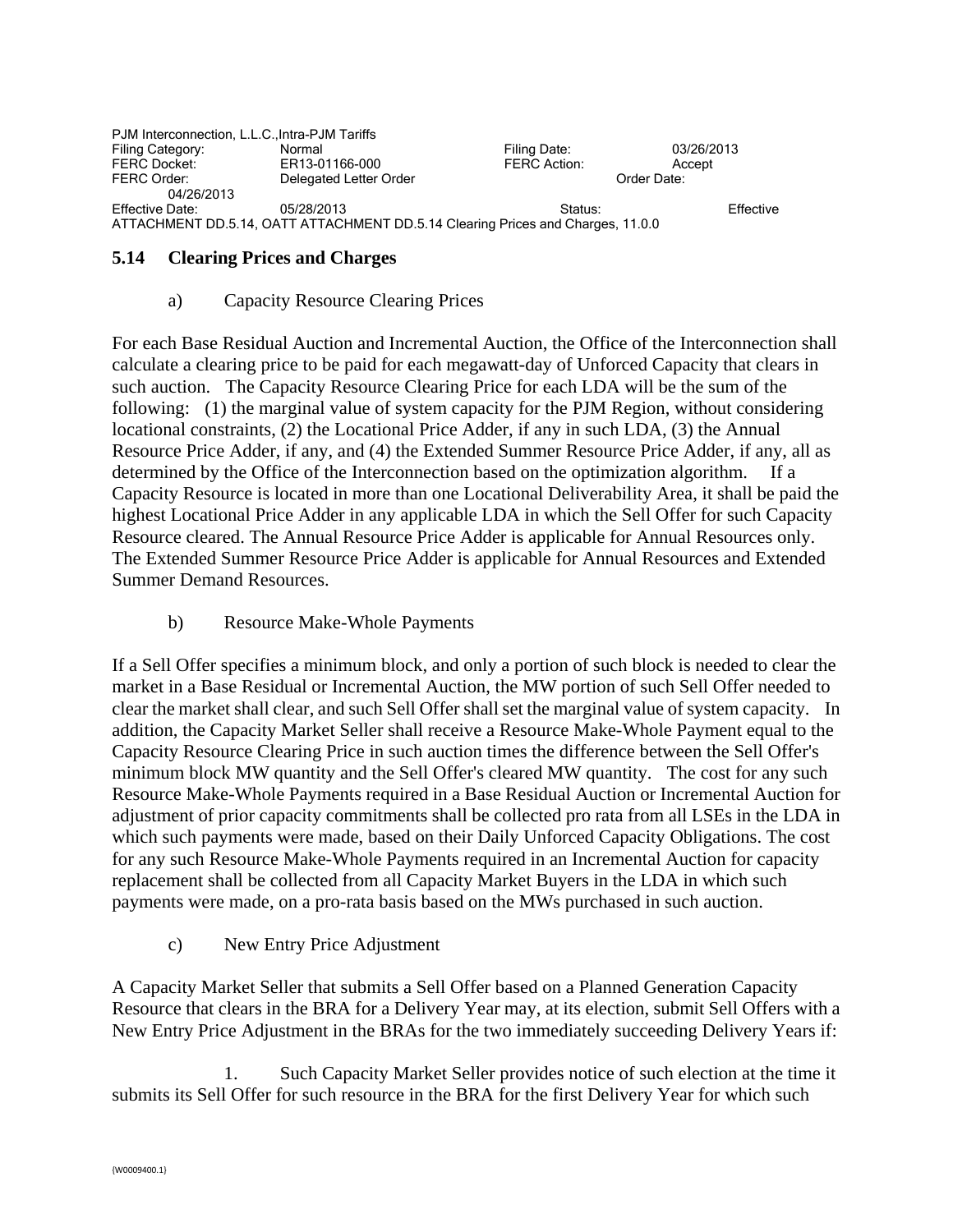resource is eligible to be considered a Planned Generation Capacity Resource*. When the Capacity Market Seller provides notice of such election, it must specify whether its Sell Offer is contingent upon qualifying for the New Entry Price Adjustment. The Office of the Interconnection shall not clear such contingent Sell Offer if it does not qualify for the New Entry Price Adjustment.*

2. All or any part of a Sell Offer from the Planned Generation Capacity Resource submitted in accordance with section  $5.14(c)(1)$  is the marginal Sell Offer that sets the Capacity Resource Clearing Price for the LDA.

3. Acceptance of all or any part of a Sell Offer that meets the conditions in section 5.14(c)(1)-(2) in the BRA increases the total Unforced Capacity committed in the BRA (including any minimum block quantity) for the LDA in which such Resource will be located from a megawatt quantity below the LDA Reliability Requirement*, minus the Short Term Resource Procurement Target,* to a megawatt quantity at or above a megawatt quantity at the price-quantity point on the VRR Curve at which the price is 0.40 times the applicable Net CONE divided by (one minus the pool-wide average EFORd*).*

4. Such Capacity Market Seller submits Sell Offers in the BRA for the two immediately succeeding Delivery Years for the entire Unforced Capacity of such Generation Capacity Resource committed in the first BRA under section  $5.14(c)(1)-(2)$  equal to the lesser of: A) the price in such seller's Sell Offer for the BRA in which such resource qualified as a Planned Generation Capacity Resource that satisfies the conditions in section 5.14(c)(1)-(3); or B) 0.90 times the Net CONE applicable in the first BRA in which such Planned Generation Capacity Resource meeting the conditions in section  $5.14(c)(1)-(3)$  cleared, on an Unforced Capacity basis, for such LDA.

5. If the Sell Offer is submitted consistent with section  $5.14(c)(1)-(4)$  the foregoing conditions, then:

- (i) in the first Delivery Year, the Resource sets the Capacity Resource Clearing Price for the LDA and all cleared resources in the LDA receive the Capacity Resource Clearing Price set by the Sell Offer as the marginal offer, in accordance with sections 5.12(a) and 5.14(a).
- (ii) in either of the subsequent two BRAs, if any part of the Sell Offer from the Resource clears, it shall receive the Capacity Resource Clearing Price for such LDA for its cleared capacity and for any additional minimum block quantity pursuant to section 5.14(b); or
- (iii) if the Resource does not clear, it shall be deemed resubmitted at the highest price per MW-day at which the megawatt quantity of Unforced Capacity of such Resource that cleared the first-year BRA will clear the subsequent-year BRA pursuant to the optimization algorithm described in section 5.12(a) of this Attachment, and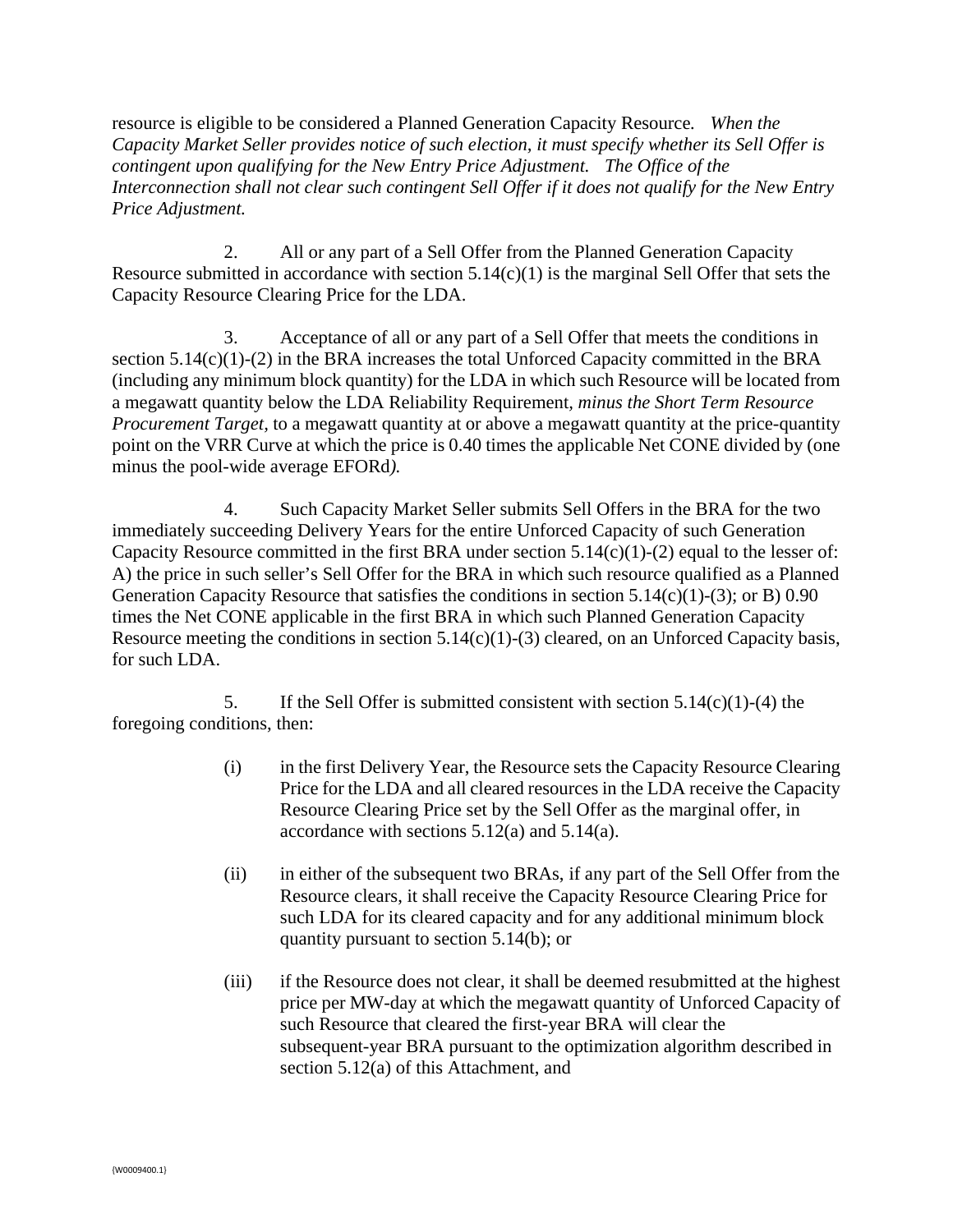- (iv) the resource with its Sell Offer submitted shall clear and shall be committed to the PJM Region in the amount cleared, plus any additional minimum-block quantity from its Sell Offer for such Delivery Year, but such additional amount shall be no greater than the portion of a minimum-block quantity, if any, from its first-year Sell Offer satisfying section  $5.14(c)(1)-(3)$  that is entitled to compensation pursuant to section 5.14(b) of this Attachment; and
- (v) the Capacity Resource Clearing Price, and the resources cleared, shall be re-determined to reflect the resubmitted Sell Offer. In such case, the Resource for which the Sell Offer is submitted pursuant to section 5.14(c)(1)-(4) shall be paid for the entire committed quantity at the Sell Offer price that it initially submitted in such subsequent BRA. The difference between such Sell Offer price and the Capacity Resource Clearing Price (as well as any difference between the cleared quantity and the committed quantity), will be treated as a Resource Make-Whole Payment in accordance with Section 5.14(b). Other capacity resources that clear the BRA in such LDA receive the Capacity Resource Clearing Price as determined in Section 5.14(a).

6. The failure to submit a Sell Offer consistent with Section  $5.14(c)(i)$ -(iii) in the BRA for Delivery Year 3 shall not retroactively revoke the New Entry Price Adjustment for Delivery Year 2. However, the failure to submit a Sell Offer consistent with section 5.14(c)(4) in the BRA for Delivery Year 2 shall make the resource ineligible for the New Entry Pricing Adjustment for Delivery Years 2 and 3.

7. For each Delivery Year that the foregoing conditions are satisfied, the Office of the Interconnection shall maintain and employ in the auction clearing for such LDA a separate VRR Curve, notwithstanding the outcome of the test referenced in Section 5.10(a)(ii) of this Attachment.

8. On or before August 1, 2012, PJM shall file with FERC under FPA section 205, as determined necessary by PJM following a stakeholder process, tariff changes to establish a long-term auction process as a not unduly discriminatory means to provide adequate long-term revenue assurances to support new entry, as a supplement to or replacement of this New Entry Price Adjustment.

d) Qualifying Transmission Upgrade Payments

A Capacity Market Seller that submitted a Sell Offer based on a Qualifying Transmission Upgrade that clears in the Base Residual Auction shall receive a payment equal to the Capacity Resource Clearing Price, including any Locational Price Adder, of the LDA into which the Qualifying Transmission Upgrade is to increase Capacity Emergency Transfer Limit, less the Capacity Resource Clearing Price, including any Locational Price Adder, of the LDA from which the upgrade was to provide such increased CETL, multiplied by the megawatt quantity of increased CETL cleared from such Sell Offer. Such payments shall be reflected in the Locational Price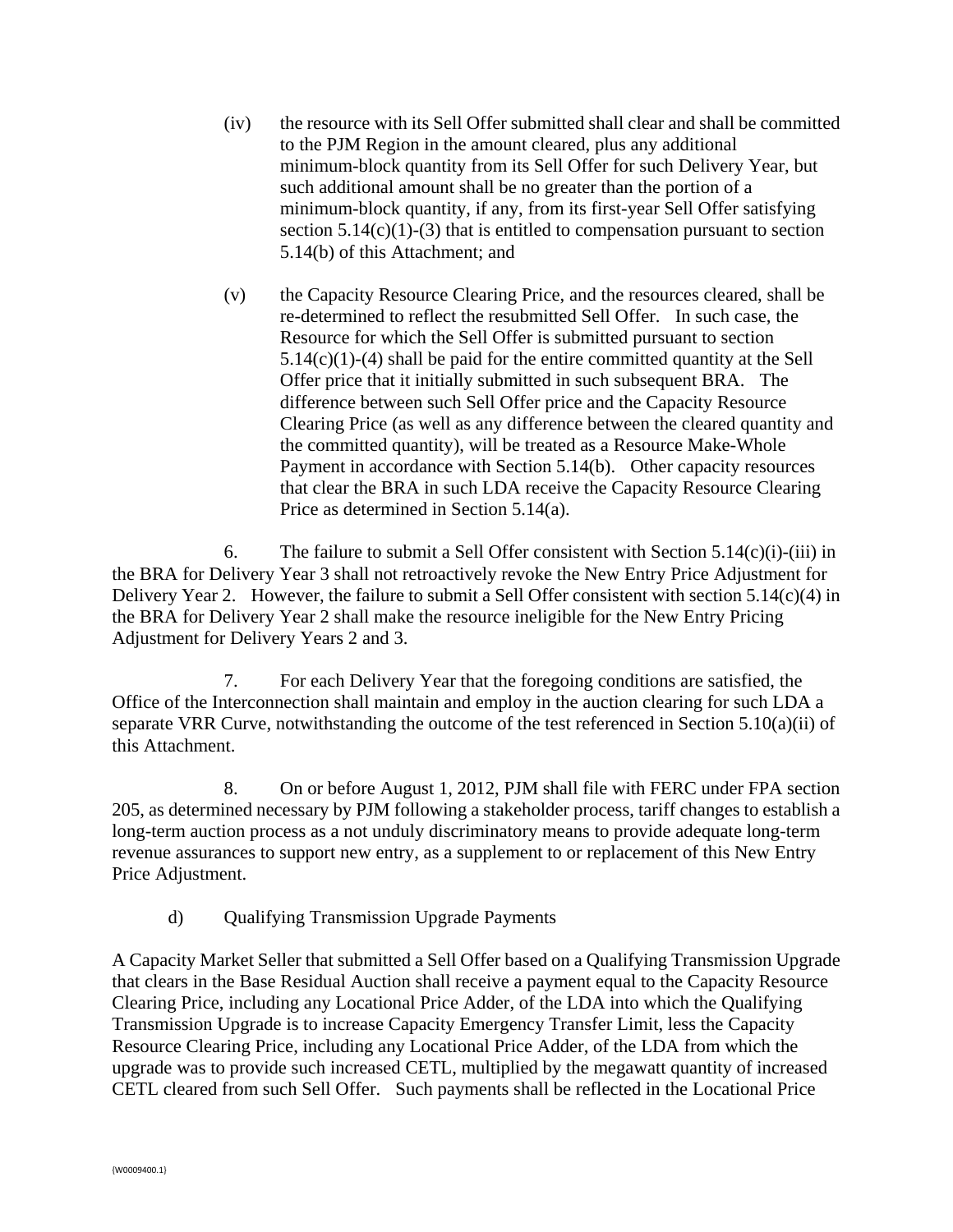Adder determined as part of the Final Zonal Capacity Price for the Zone associated with such LDAs, and shall be funded through a reduction in the Capacity Transfer Rights allocated to Load-Serving Entities under section 5.15, as set forth in that section. PJMSettlement shall be the Counterparty to any cleared capacity transaction resulting from a Sell Offer based on a Qualifying Transmission Upgrade.

e) Locational Reliability Charge

In accordance with the Reliability Assurance Agreement, each LSE shall incur a Locational Reliability Charge (subject to certain offsets and other adjustments as described in sections 5.13, 5.14A, and 5.15) equal to such LSE's Daily Unforced Capacity Obligation in a Zone during such Delivery Year multiplied by the applicable Final Zonal Capacity Price in such Zone. PJMSettlement shall be the Counterparty to the LSEs' obligations to pay, and payments of, Locational Reliability Charges.

 f) The Office of the Interconnection shall determine Zonal Capacity Prices in accordance with the following, based on the optimization algorithm:

i) The Office of the Interconnection shall calculate and post the Preliminary Zonal Capacity Prices for each Delivery Year following the Base Residual Auction for such Delivery Year. The Preliminary Zonal Capacity Price for each Zone shall be the sum of: 1) the marginal value of system capacity for the PJM Region, without considering locational constraints; 2) the Locational Price Adder, if any, for the LDA in which such Zone is located; provided however, that if the Zone contains multiple LDAs with different Capacity Resource Clearing Prices, the Zonal Capacity Price shall be a weighted average of the Capacity Resource Clearing Prices for such LDAs, weighted by the Unforced Capacity of Capacity Resources cleared in each such LDA; 3) an adjustment, if required, to account for adders paid to Annual Resources and Extended Summer Demand Resources in the LDA for which the zone is located; 4) an adjustment, if required, to account for Resource Make-Whole Payments; and (5) an adjustment, if required to provide sufficient revenue for payment of any PRD Credits, all as determined in accordance with the optimization algorithm.

ii) The Office of the Interconnection shall calculate and post the Adjusted Zonal Capacity Price following each Incremental Auction. The Adjusted Zonal Capacity Price for each Zone shall equal the sum of: (1) the average marginal value of system capacity weighted by the Unforced Capacity cleared in all auctions previously conducted for such Delivery Year (excluding any Unforced Capacity cleared as replacement capacity); (2) the average Locational Price Adder weighted by the Unforced Capacity cleared in all auctions previously conducted for such Delivery Year (excluding any Unforced Capacity cleared as replacement capacity); (3) an adjustment, if required, to account for adders paid to Annual Resources and Extended Summer Demand Resources for all auctions previously conducted for such Delivery Year (excluding any Unforced Capacity cleared as replacement capacity); (4) an adjustment, if required, to account for Resource Make-Whole Payments for all actions previously conducted (excluding any Resource Make-Whole Payments to be charged to the buyers of replacement capacity); and (5) an adjustment, if required to provide sufficient revenue for payment of any PRD Credits. The Adjusted Zonal Capacity Price may decrease if Unforced Capacity is decommitted or the Resource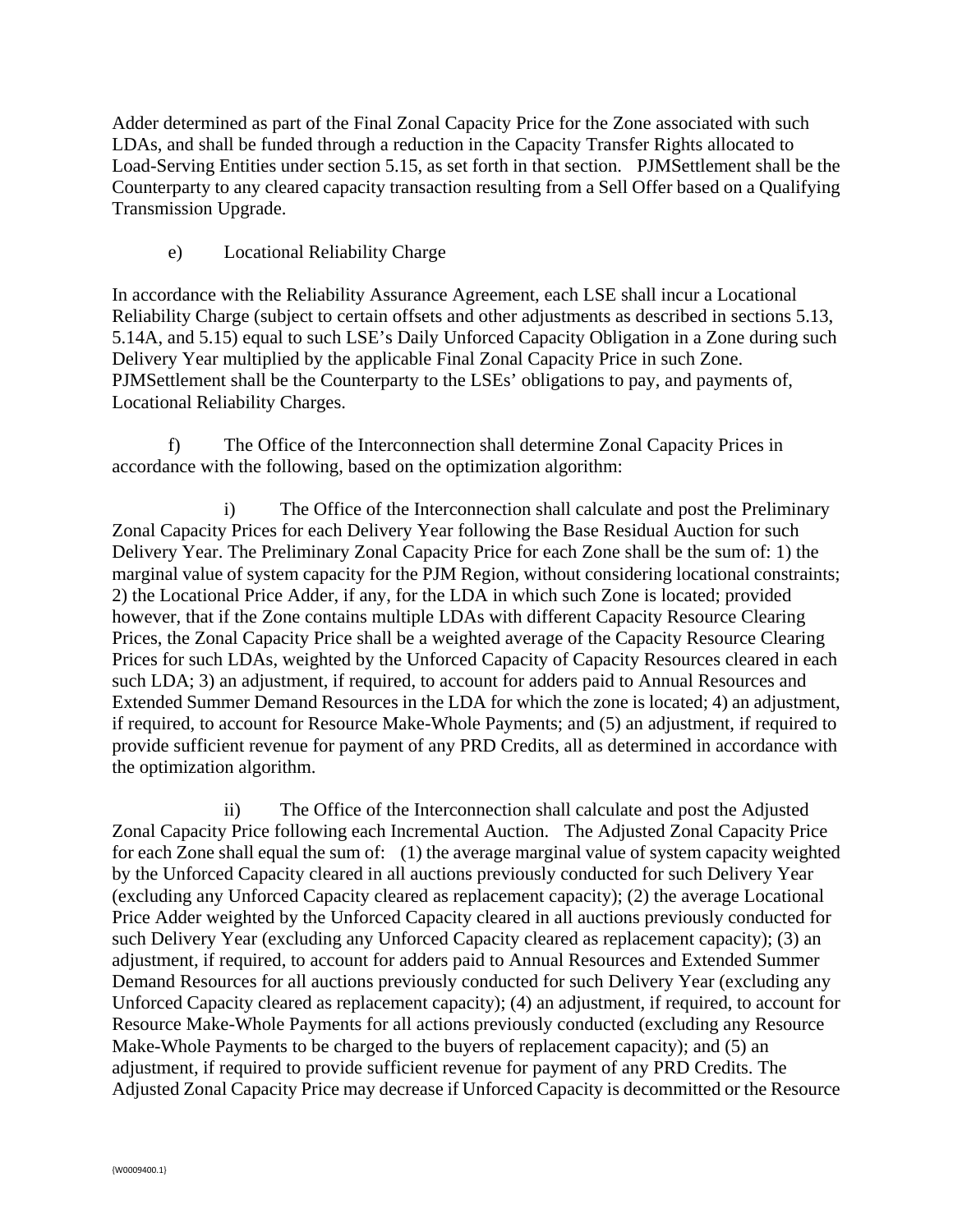Clearing Price decreases in an Incremental Auction.

iii) The Office of the Interconnection shall calculate and post the Final Zonal Capacity Price for each Delivery Year after the final auction is held for such Delivery Year, as set forth above. The Final Zonal Capacity Price for each Zone shall equal the Adjusted Zonal Capacity Price, as further adjusted to reflect any decreases in the Nominated Demand Resource Value of any existing Demand Resource cleared in the Base Residual Auction and Second Incremental Auction.

# g) Resource Substitution and Incremental Auction Settlement Adjustment Charges

i) Each Capacity Market Buyer in an Incremental Auction securing replacement capacity for a Delivery Year through the 2016-2017 Delivery Year shall pay a Resource Substitution Charge equal to the Capacity Resource Clearing Price resulting from such auction multiplied by the megawatt quantity of Unforced Capacity purchased by such Market Buyer in such auction.

ii) Each Capacity Market Buyer in a Scheduled Incremental Auction securing replacement capacity for the 2017-2018 Delivery Year or any subsequent Delivery Year shall pay a Resource Substitution Charge equal to the Capacity Resource Clearing Price resulting from such auction multiplied by the megawatt quantity of Unforced Capacity purchased by such Market Buyer in such auction, and, when the Capacity Resource Clearing Price in such Scheduled Incremental Auction is less than the Capacity Resource Clearing Price in the Base Residual Auction for such Delivery Year, an Incremental Auction Settlement Adjustment Charge equal to the Capacity Resource Clearing Price in the Base Residual Auction minus the Capacity Resource Clearing Price in the Scheduled Incremental Auction multiplied by the megawatt quantity of Unforced Capacity purchased by such Market Buyer in such Scheduled Incremental Auction. Revenues from all Incremental Auction Settlement Adjustment Charges for a Delivery Year shall be summed for the PJM Region and all LDAs and allocated to Zones based on the proportion of all Locational Reliability Charges assessed in each Zone to the total Locational Reliability Charges assessed in all Zones. Within Zones, such revenues shall be allocated among LSEs responsible for paying Locational Reliability Charges in such Zone pro-rata based on the Unforced Capacity Obligation of each LSE in the Zone.

# h) Minimum Offer Price Rule for Certain Generation Capacity Resources

(1) *General Rule. Any Sell Offer submitted in any RPM Auction for any Delivery Year based on a MOPR Screened Generation Resource shall have an offer price no lower than the MOPR Floor Offer Price for the period specified in this subsection (h), unless the Capacity Market Seller has obtained either a Self-Supply Exemption or a Competitive Entry Exemption with respect to such MOPR Screened Generation Resource in such auction prior to the submission of such offer, in accordance with the provisions of this subsection. Nothing in subsection (c) of this section 5.14 shall be read to excuse compliance of any Sell Offer with the requirements of this subsection (h).*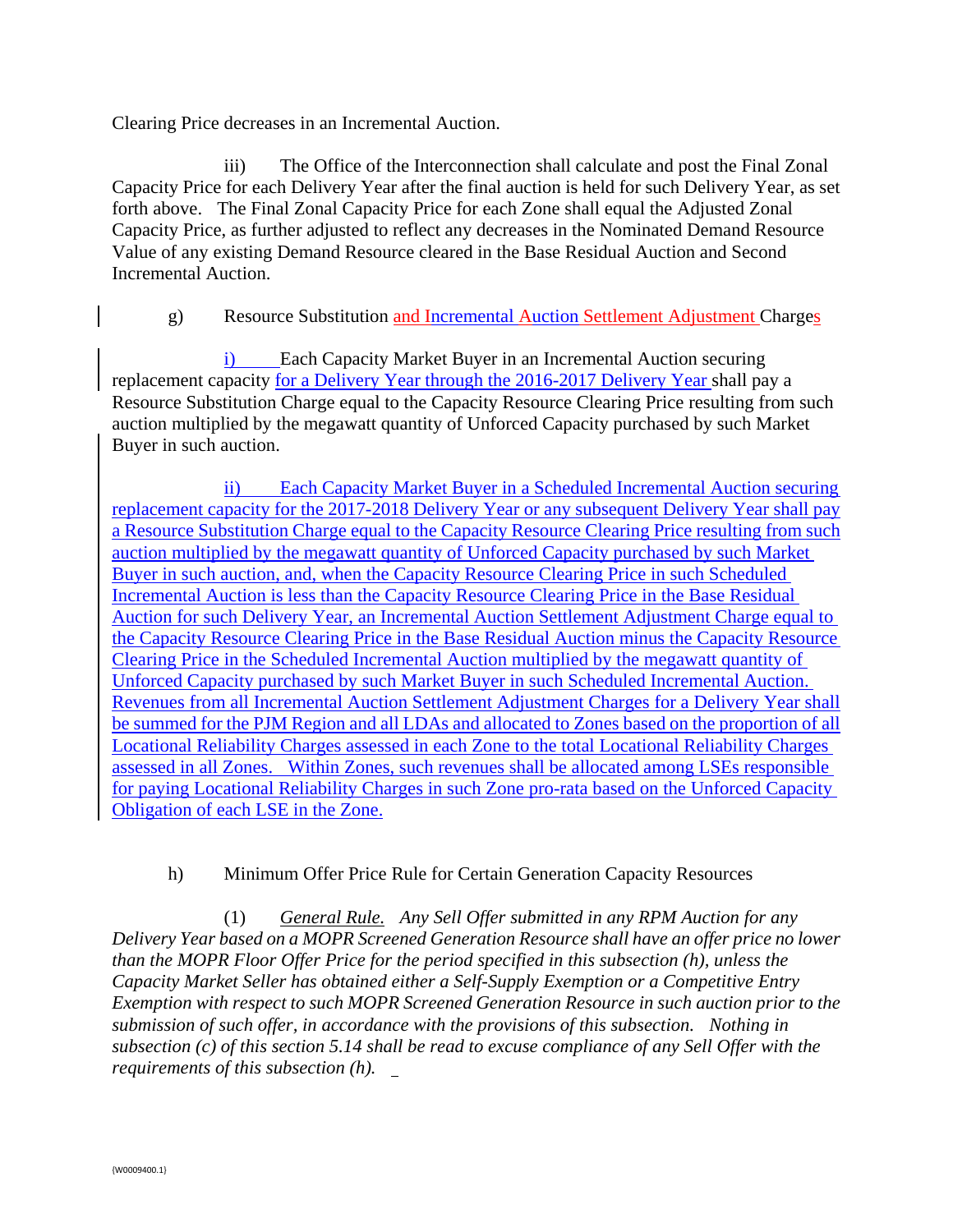*(2) Applicability. A MOPR Screened Generation Resource shall be any Generation Capacity Resource, and any uprate to a Generation Capacity Resource that is being, or has been, modified to increase the number of megawatts of available installed capacity thereof by 20 MW or more, based on a combustion turbine, combined cycle, or integrated gasification combined cycle generating plant (including repowering of an existing plant whenever the repowered plant utilizes combustion turbine, combined cycle, or integrated gasification combined cycle units) with an installed capacity rating, combined for all units comprising such resource at a single point of interconnection to the Transmission System, of no less than 20 MW; provided, however, that a MOPR Screened Generation Resource shall not include: (i) the Installed Capacity equivalent (measured as of the time of clearing) of any of a resource's Unforced Capacity that has cleared any RPM Auction conducted prior to February 1, 2013; (ii) any unit primarily fueled with landfill gas; (iii) any cogeneration unit that is certified or self-certified as a Qualifying Facility, where the Capacity Market Seller is owner of the Qualifying Facility and is the beneficial off-taker of the steam, electrical energy, and Unforced Capacity of the unit, the Unforced Capacity of the unit is no larger than approximately all of the Unforced Capacity Obligation of the host load, and all Unforced Capacity of the unit is used to meet the Unforced Capacity Obligation of the host load. A MOPR Screened Generation Resource shall include all Generation Capacity Resources located in the PJM Region that meet the foregoing criteria, and all Generation Capacity Resources located outside the PJM Region (where such Sell Offer is based solely on such resource) that entered commercial service on or after January 1, 2013, that meet the foregoing criteria and that require sufficient transmission investment for delivery to the PJM Region to indicate a long-term commitment to providing capacity to the PJM Region.* 

*(3) MOPR Floor Offer Price. The MOPR Floor Offer Price shall be 100% of the Net Asset Class Cost of New Entry for the relevant generator type and location, as determined hereunder.* The gross Cost of New Entry component of *the* Net Asset Class Cost of New Entry shall be, for purposes of the Delivery Year commencing on June 1, 2015, the values indicated in the table below for each CONE Area for a combustion turbine generator ("CT")*,* a combined cycle generator ("CC"), *and an integrated gasification combined cycle generator ("IGCC"),* respectively, and shall be adjusted for subsequent Delivery Years in accordance with subsection  $(h)(3)(i)$  below. The estimated energy and ancillary service revenues for each type of plant shall be determined as described in subsection (h)(3)*(ii)* below.

|                                  | CONE Area 1 |         | CONE Area 2   CONE Area 3   CONE Area 4 |         | <b>CONE</b> Area |
|----------------------------------|-------------|---------|-----------------------------------------|---------|------------------|
|                                  |             |         |                                         |         |                  |
| $CT$ \$/MW-yr                    | 140,000     | 130,600 | 127,500                                 | 134,500 | 114,500          |
| $CC$ \$/MW-yr                    | 173,000     | 152,600 | 166,000                                 | 166,000 | 147,000          |
| <i>IGCC</i>                      | 582,042     | 558,486 | 547,240                                 | 537,306 | 541,809          |
| $\frac{\text{S}}{\text{M}}$ W-yr |             |         |                                         |         |                  |

 *i*) *Commencing* with the Delivery Year that begins on June 1, 2016, the *gross* Cost of New Entry component of the Net Asset Class Cost of New Entry shall be adjusted to reflect changes in generating plant construction costs in the same manner as set forth for the cost of new entry in section  $5.10(a)(iv)(B)$ , provided, however, that nothing herein shall preclude the Office of the Interconnection from filing to change the Net Asset Class Cost of New Entry for any Delivery Year pursuant to appropriate filings with FERC under the Federal Power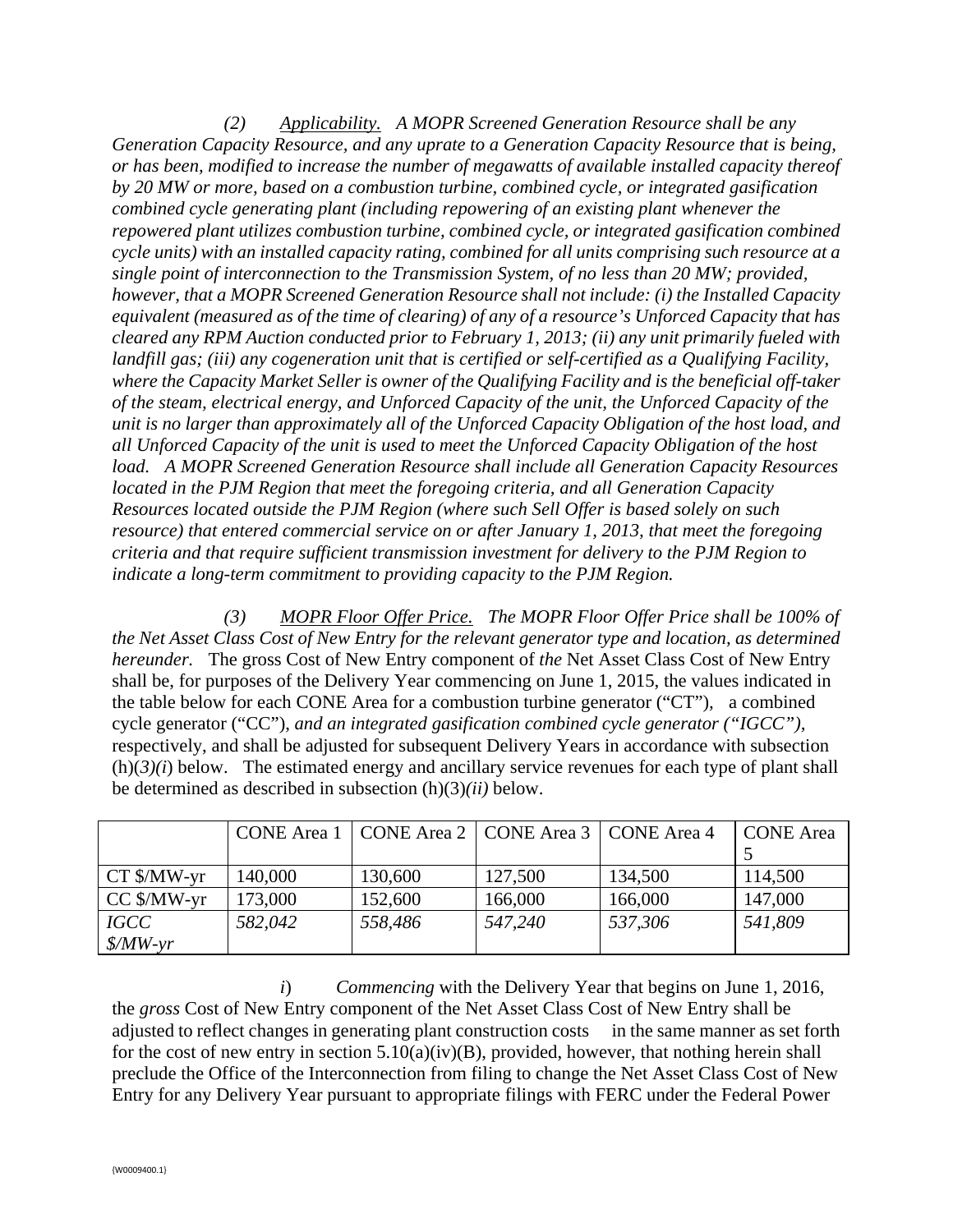Act.

*ii*) For purposes of this provision, the net energy and ancillary services revenue estimate for a combustion turbine generator shall be that determined by section  $5.10(a)(v)(A)$  of this Attachment DD, provided that the energy revenue estimate for each CONE Area shall be based on the Zone within such CONE Area that has the highest energy revenue estimate calculated under the methodology in that subsection. The net energy and ancillary services revenue estimate for a combined cycle generator shall be determined in the same manner as that prescribed for a combustion turbine generator in the previous sentence, except that the heat rate assumed for the combined cycle resource shall be 6.722 MMbtu/Mwh, the variable operations and maintenance expenses for such resource shall be \$3.23 per MWh, the Peak-Hour Dispatch scenario for both the Day-Ahead and Real-Time Energy Markets shall be modified to dispatch the resource continuously during the full peak-hour period, as described in section 2.46, for each such period that the resource is economic (using the test set forth in such section), rather than only during the four-hour blocks within such period that such resource is economic, and the ancillary service revenues shall be \$3198 per MW-year. *The net energy and ancillary services revenue estimate for an integrated gasification combined cycle generator shall be determined in the same manner as that prescribed for a combustion turbine generator above, except that the heat rate assumed for the combined cycle resource shall be 8.7 MMbtu/Mwh, the variable operations and maintenance expenses for such resource shall be \$7.77 per MWh, the Peak-Hour Dispatch scenario for both the Day-Ahead and Real-Time Energy Markets shall be modified to dispatch the resource continuously during the full peak-hour period, as described in section 2.46, for each such period that the resource is economic (using the test set forth in such section), rather than only during the four-hour blocks within such period that such resource is economic, and the ancillary service revenues shall be \$3,198 per MW-year.*

(4) *Duration. The MOPR Floor Offer Price shall apply to any Sell Offer based on a MOPR Screened Generation Resource (to the extent an exemption has not been obtained for such resource under this subsection) until the earlier of: (i) the time by which Sell Offers based on the non-exempt portion of such resource have cleared in RPM Auctions for no less than three Delivery Years; or (ii) the time by which a Sell Offer based on the non-exempt portion of such resource has cleared any single RPM Auction for which the Office of the Interconnection determines that, had the non-exempt portion of such MOPR Screened Generation Resource not cleared, such auction would have cleared a quantity of capacity less than or equal to [the LDA Reliability Requirement multiplied by (100% plus IRM% minus 3%) divided by (100% plus IRM%)] minus the Short-Term Resource Procurement Target.* 

(5) *Effect of Exemption. To the extent a Sell Offer in any RPM Auction for any Delivery Year is based on a MOPR Screened Generation Resource for which the Capacity Market Seller obtains, prior to the submission of such offer, either a Competitive Entry Exemption or a Self-Supply Exemption, such offer (to the extent of such exemption) may include an offer price below the MOPR Floor Offer Price (including, without limitation, an offer price of zero or other indication of intent to clear regardless of price). The Installed Capacity equivalent of any MOPR Screened Generation Resource's Unforced Capacity that has both obtained such an exemption and cleared the RPM Auction for which it obtained such exemption shall not be subject to a MOPR Floor Offer Price in any subsequent RPM Auction, except as provided in subsection (h)(9) hereof.*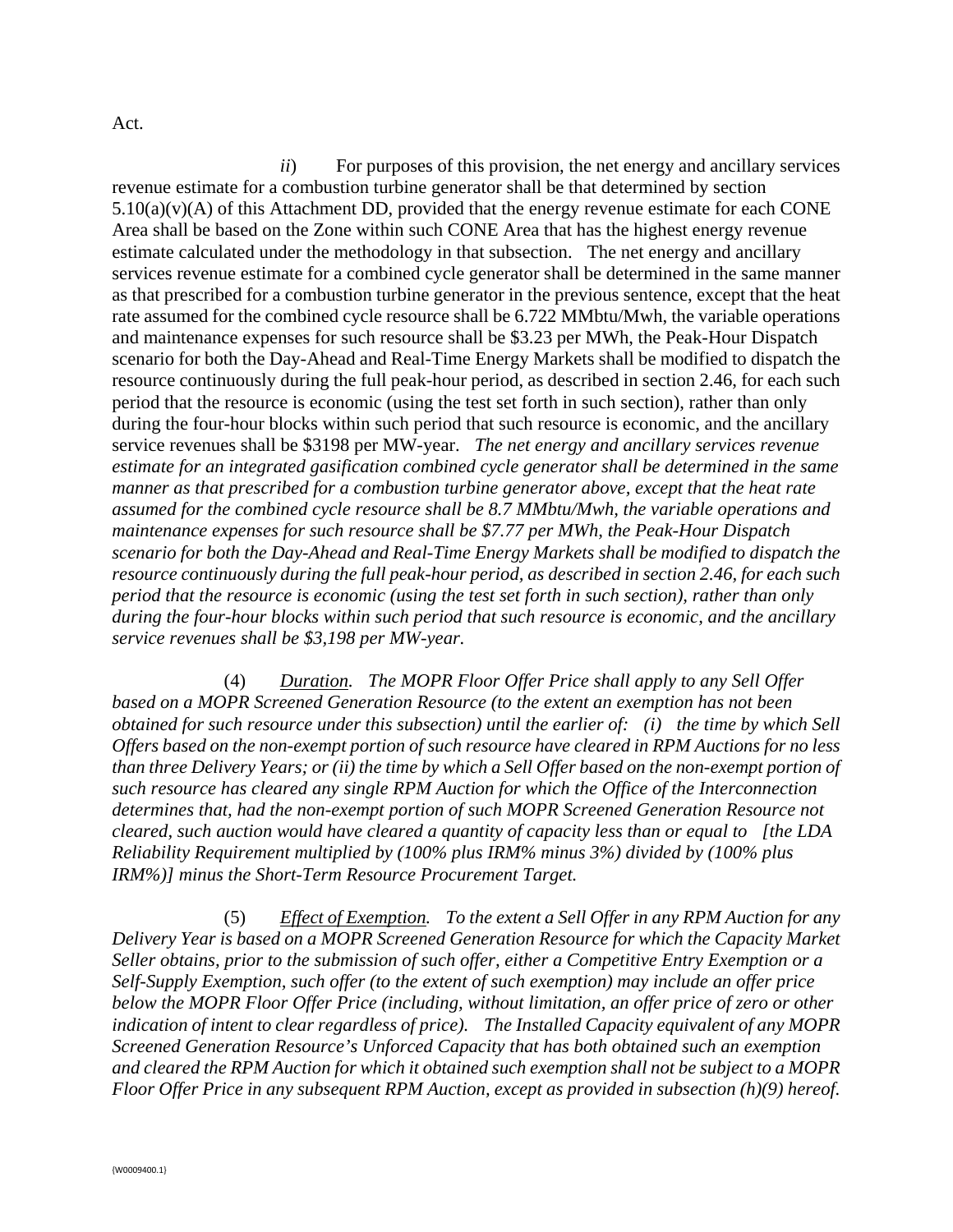*(6) Self-Supply Exemption. A Capacity Market Seller that is a Self-Supply LSE may qualify its MOPR Screened Generation Resource in any RPM Auction for any Delivery Year for a Self-Supply Exemption if the MOPR Screened Generation Resource satisfies the criteria specified below:* 

 *i) Cost and revenue criteria. The costs and revenues associated with a MOPR Screened Generation Resource for which a Self-Supply LSE seeks a Self-Supply Exemption may permissibly reflect: (A) payments, concessions, rebates, subsidies, or incentives designed to incent or promote, or participation in a program, contract, or other arrangement that utilizes criteria designed to incent or promote, general industrial development in an area; (B) payments, concessions, rebates, subsidies or incentives from a county or other local government authority designed to incent, or participation in a program, contract or other arrangement established by a county or other local governmental authority utilizing eligibility or selection criteria designed to incent, siting facilities in that county or locality rather than another county or locality; (C) revenues received by the Self-Supply LSE attributable to the inclusion of costs of the MOPR Screened Generation Resource in such LSE's regulated retail rates where such LSE is an investor owned utility and the MOPR Screened Generation Resource is planned consistent with such LSE's most recent integrated resource plan found reasonable by the RERRA to meet the needs of its customers; and (D) payments to the Self-Supply LSE (such as retail rate recovery) traditionally associated with revenues and costs of Public Power Entities (or joint action of multiple Public Power Entities); revenues to a Public Power Entity from its contracts having a term of one year or more with its members or customers (including wholesale power contracts between an electric cooperative and its members); or cost or revenue advantages related to a longstanding business model employed by the Self-Supply LSE, such as its financial condition, tax status, access to capital, or other similar conditions affecting the Self-Supply LSE's costs and revenues. A Self-Supply Exemption shall not be permitted to the extent that the Self-Supply LSE, acting either as the Capacity Market Seller or on behalf of the Capacity Market Seller, has any formal or informal agreements or arrangements to seek, recover, accept or receive: (E) any material payments, concessions, rebates, or subsidies, connected to the construction, or clearing in any RPM Auction, of the MOPR Screened Generation Resource, not described by (A) through (D) of this section; or (F) other support through contracts having a term of one year or more obtained in any procurement process sponsored or mandated by any state legislature or agency connected with the construction, or clearing in any RPM Auction, of the MOPR Screened Generation Resource. Any cost and revenue advantages described by (A) through (D) of this subsection that are material to the cost of the MOPR Screened Generation Resource and that are irregular or anomalous, that do not reflect arms-length transactions, or that are not in the ordinary course of the Self-Supply LSE's business, shall disqualify application of the Self-Supply Exemption unless the Self-Supply LSE demonstrates in the exemption process provided hereunder that such costs and revenues are consistent with the overall objectives of the Self-Supply Exemption.* 

 *ii) Owned and Contracted Capacity. To qualify for the Self-Supply Exemption, the Self-Supply LSE, acting either as the Capacity Market Seller or on behalf of the Capacity Market Seller, must demonstrate that the MOPR Screened Generation Resource is included in such LSE's Owned and Contracted Capacity and that its Owned and Contracted*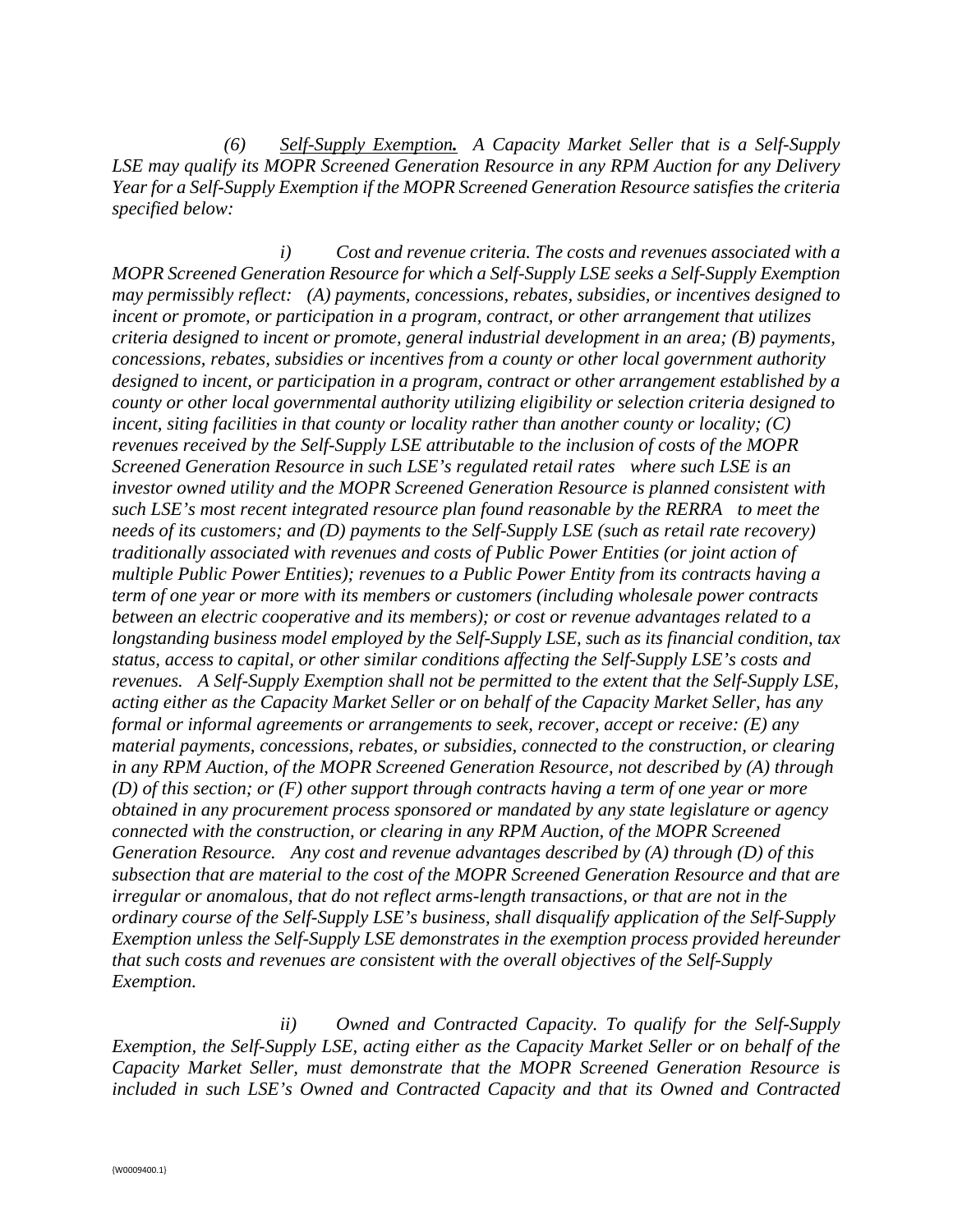*Capacity meets the criteria outlined below after the addition of such MOPR Screened Generation Resource.* 

 *iii) Maximum Net Short Position. If the excess, if any, of the Self-Supply LSE's Estimated Capacity Obligation above its Owned and Contracted Capacity ("Net Short") is less than the amount of Unforced Capacity specified in or calculated under the table below for all relevant areas based on the specified type of LSE, then this exemption criterion is satisfied. For this purpose, the Net Short position shall be calculated for any Self-Supply LSE requesting this exemption for the PJM Region and for each LDA specified in the table below in which the MOPR Screened Generation Resource is located (including through nesting of LDAs) to the extent the Self-Supply LSE has an Estimated Capacity Obligation in such LDA. If the Self-Supply LSE does not have an Estimated Capacity Obligation in an evaluated LDA, then the Self-Supply LSE is deemed to satisfy the test for that LDA.* 

| Type of Self-Supply LSE          | Maximum Net Short Position (UCAP      |
|----------------------------------|---------------------------------------|
|                                  | MW, measured at RTO, MAAC, SWMAAC     |
|                                  | and EMAAC unless otherwise specified) |
| <b>Single Customer Entity</b>    | 150 MW                                |
| <b>Public Power Entity</b>       | 1000 MW                               |
| Multi-state Public Power Entity* | 1000 MW in SWMAAC, EMAAC, or MAAC     |
|                                  | LDAs and 1800 MW RTO                  |
| Vertically Integrated Utility    | 20% of LSE's Reliability Requirement  |

*\*A Multi-state Public Power Entity shall not have more than 90% of its total load in any one state.* 

 *iv) Maximum Net Long Position. If the excess, if any, of the Self-Supply*  LSE's Owned and Contracted Capacity for the PJM Region above its Estimated Capacity *Obligation for the PJM Region ("Net Long"), is less than the amount of Unforced Capacity specified in or calculated under the table below, then this exemption criterion is satisfied:* 

| Self-Supply LSE Total Estimated       | Maximum Net Long Position (UCAP |
|---------------------------------------|---------------------------------|
| Capacity Obligation in the PJM        | MW)                             |
| Region (UCAP MW)                      |                                 |
| Less than 500                         | 75 MW                           |
| Greater than or equal to 500 and less | 15% of LSE's Estimated Capacity |
| than $5,000$                          | <i><b>Obligation</b></i>        |
| Greater than or equal to 5,000 and    | 750 MW                          |
| less than $15,000$                    |                                 |
| Greater than or equal to 15,000 and   | $1,000$ MW                      |
| less than 25,000                      |                                 |
| Greater than or equal to 25,000       | 4% of LSE's Estimated Capacity  |
|                                       | Obligation capped at 1300 MWs   |

*If the MOPR Screened Generation Resource causes the Self-Supply LSE's Net Long Position to exceed the applicable threshold stated above, the MOPR Floor Offer Price shall apply, for the Delivery Year in which such threshold is exceeded, only to the quantity of Unforced Capacity of*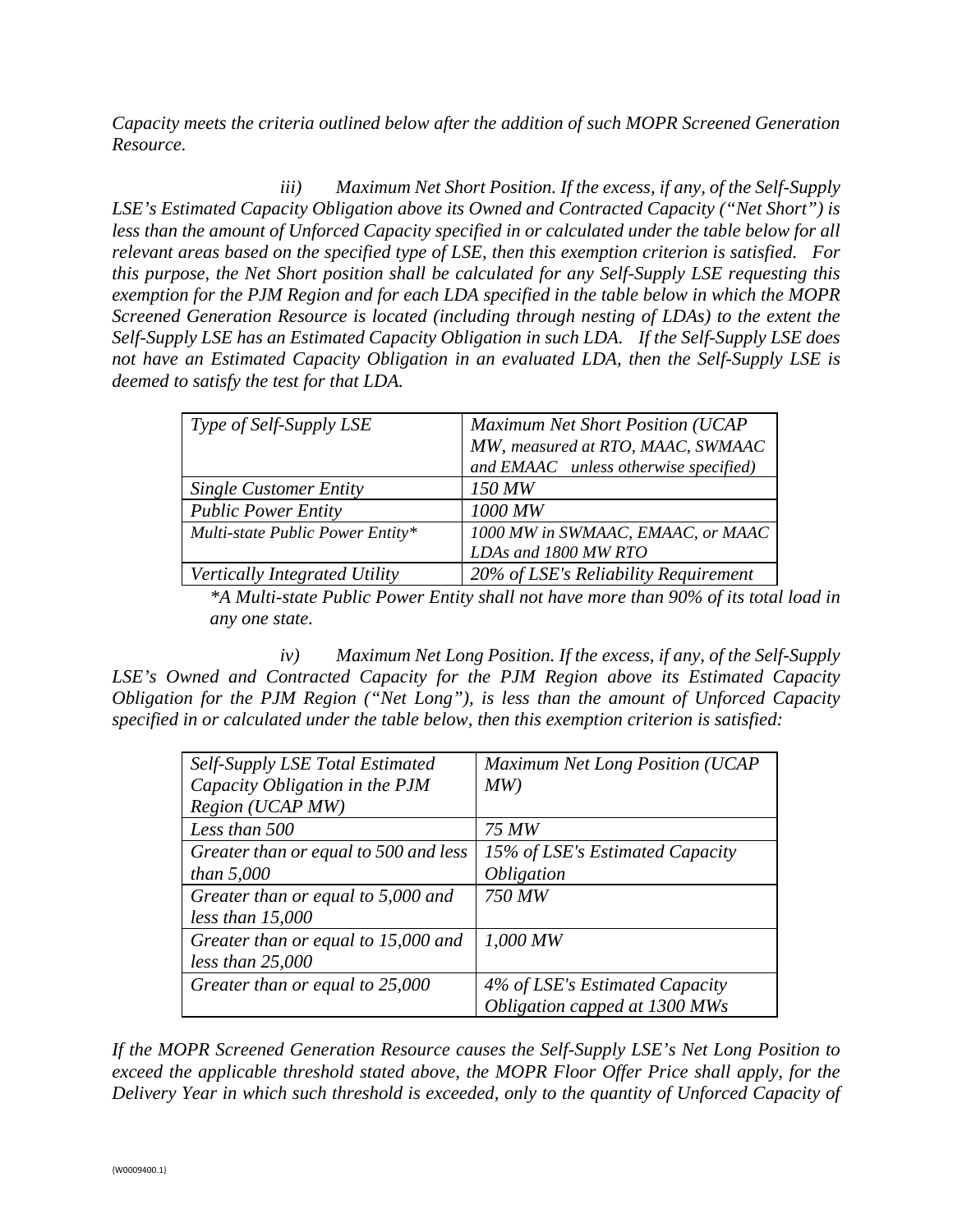*such resource that exceeds such threshold. In such event, such Unforced Capacity of such resource shall be subject to the MOPR Floor Offer Price for the period specified in subsection (h)(4) hereof; provided however, that any such Unforced Capacity that did not qualify for such exemption for such Delivery Year may qualify for such exemption in any RPM Auction for a future Delivery Year to the extent the Self-Supply LSE's future load growth accommodates the resource under the Net Long Position criteria.* 

 *v) Officer Certification. The Self-Supply LSE, acting either as the Capacity Market Seller or on behalf of the Capacity Market Seller, shall submit a sworn, notarized certification of a duly authorized officer, certifying that the officer has personal knowledge of, or has engaged in a diligent inquiry to determine, the facts and circumstances supporting the Capacity Market Seller's decision to submit a Sell Offer into the RPM Auction for the MOPR Screened Generation Resource and seek an exemption from the MOPR Floor Offer Price for such resource, and to the best of his/her knowledge and belief: (A) the information supplied to the Market Monitoring Unit and the Office of Interconnection in support of its exemption request is true and correct and the MOPR Screened Generation Resource will be Owned and Contracted Capacity for the purpose of self-supply for the benefit of the Self-Supply LSE; (B) the Self-Supply LSE has disclosed all material facts relevant to the exemption request; and (C) the Capacity Market Seller satisfies the criteria for the exemption.* 

 *vi) For purposes of the Self-Supply Exemption:* 

 *(A) "Self-Supply LSE" means the following types of Load Serving Entity, which operate under long-standing business models: Municipal/Cooperative Entity, Single Customer Entity, or Vertically Integrated Utility.* 

 *(B) "Municipal/Cooperative Entity" means cooperative and municipal utilities, including public power supply entities comprised of either or both of the same, and joint action agencies.* 

*(C) "Vertically Integrated Utility" means a utility that owns generation, includes such generation in its regulated rates, and earns a regulated return on its investment in such generation.* 

 *(D) "Single Customer Entity" means an LSE that serves at retail only customers that are under common control with such LSE, where such control means holding 51% or more of the voting securities or voting interests of the LSE and all its retail customers.* 

 *(E) All capacity calculations shall be on an Unforced Capacity basis.* 

 *(F) Estimated Capacity Obligations and Owned and Contracted Capacity shall be measured on a three-year average basis for the three years starting with the first day of the Delivery Year associated with the RPM Auction for which the exemption is being sought ("MOPR Exemption Measurement Period"). Such measurements shall be verified by PJM using the latest available data that PJM uses to determine capacity obligations.*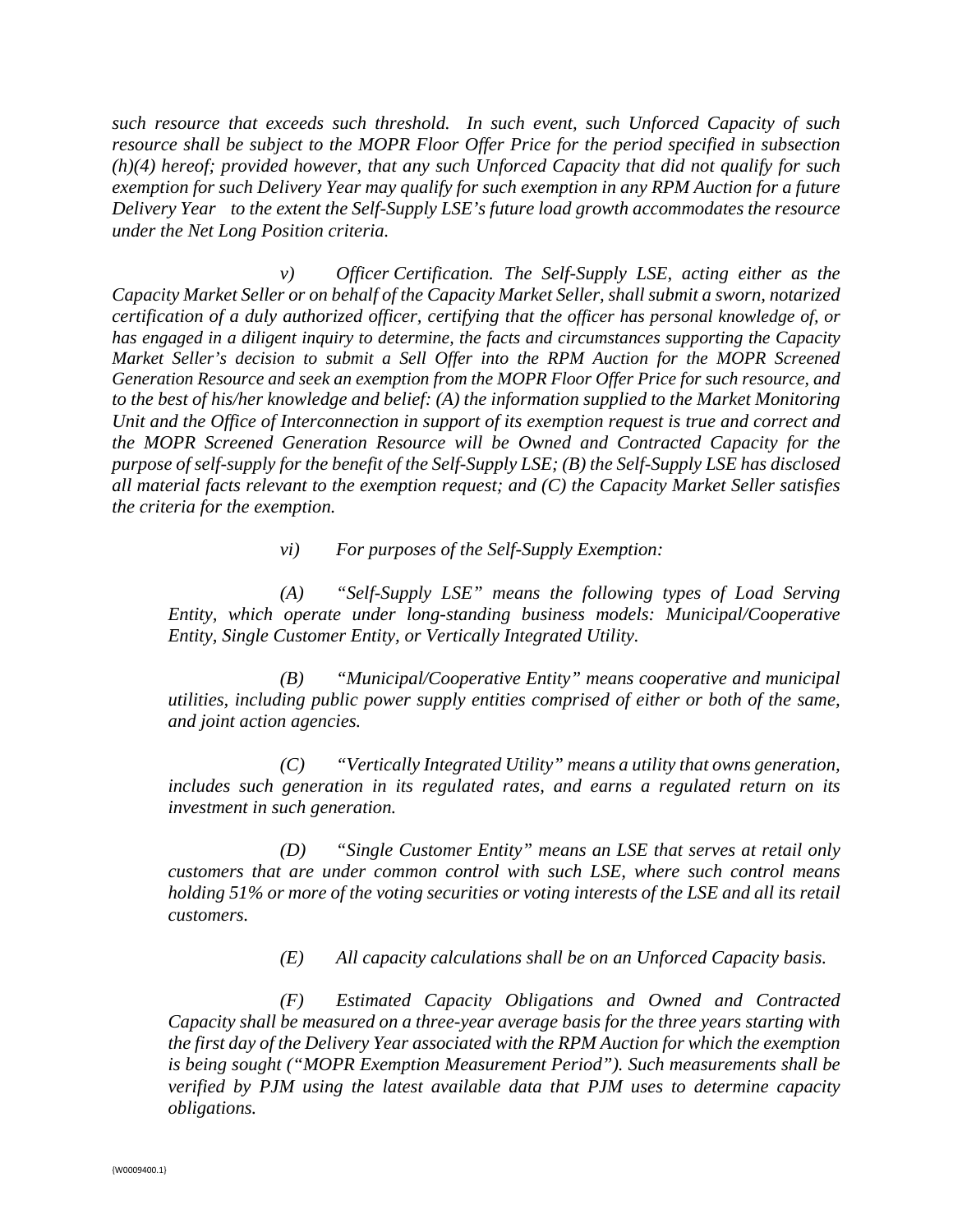*(G) The Self-Supply LSE's Estimated Capacity Obligation shall be the average, for the three Delivery Years of the MOPR Exemption Measurement Period, of the Self-Supply LSE's estimated share of the most recent available Zonal Peak Load Forecast for each such Delivery Year for each Zone in which the Self-Supply LSE will serve load during such Delivery Year, times the Forecast Pool Requirement established for the first such Delivery Year, shall be stated on an Unforced Capacity basis. The Self-Supply LSE's share of such load shall be determined by the ratio of: (1) the peak load contributions, from the most recent summer peak for which data is available at the time of the exemption request, of the customers or areas within each Zone for which such LSE will have load-serving responsibility during the first Delivery Year of the MOPR Exemption Measurement Period to (2) the weather-normalized summer peak load of such Zone for the same summer peak period addressed in the previous clause. Once submitted, an exemption request shall not be subject to change due to later revisions to the PJM load forecasts for such Delivery Years. The Self-Supply LSE's Estimated Capacity Obligation shall be limited to the LSE's firm obligations to serve specific identifiable customers or groups of customers including native load obligations and specific load obligations in effective contracts for which the term of the contract includes at least a portion of the Delivery Year associated with the RPM Auction for which the exemption is requested (and shall not include load that is speculative or load obligations that are not native load or customer specific); as well as retail loads of entities that directly (as through charges on a retail electric bill) or indirectly, contribute to the cost recovery of the MOPR Screened Generation Resource; provided, however, nothing herein shall require a Self-Supply LSE that is a joint owner of a MOPR Screened Generation Resource to aggregate its expected loads with the loads of any other joint owner for purposes of such Self-Supply LSE's exemption request.* 

 *(H) "Owned and Contracted Capacity" includes all of the Self-Supply LSE's qualified Capacity Resources, whether internal or external to PJM. For purposes of the Self-Supply Exemption, Owned and Contracted Capacity includes Generation Capacity Resources without regard to whether such resource has failed or could fail the Competitive and Non-Discriminatory procurement standard of the Competitive Entry Exemption. To qualify for a Self-Supply Entry exemption, the MOPR Screened Generation must be used by the Self-Supply LSE, meaning such Self-Supply LSE is the beneficial off-taker of such generation such that the owned or contracted for MOPR Screened Generation is for the Self-Supply LSE's use to supply its customer(s).* 

 *(I) If multiple entities will have an ownership or contractual share in, or are otherwise sponsoring, the MOPR Screened Generation Resource, the positions of each such entity will be measured and considered for a Self-Supply Exemption with respect to the individual Self-Supply LSE's ownership or contractual share of such resource.* 

 *(7) Competitive Entry Exemption. A Capacity Market Seller may qualify a MOPR Screened Generation Resource for a Competitive Entry Exemption in any RPM Auction for any Delivery Year if the Capacity Market Seller demonstrates that the MOPR Screened Generation Resource satisfies all of the following criteria:*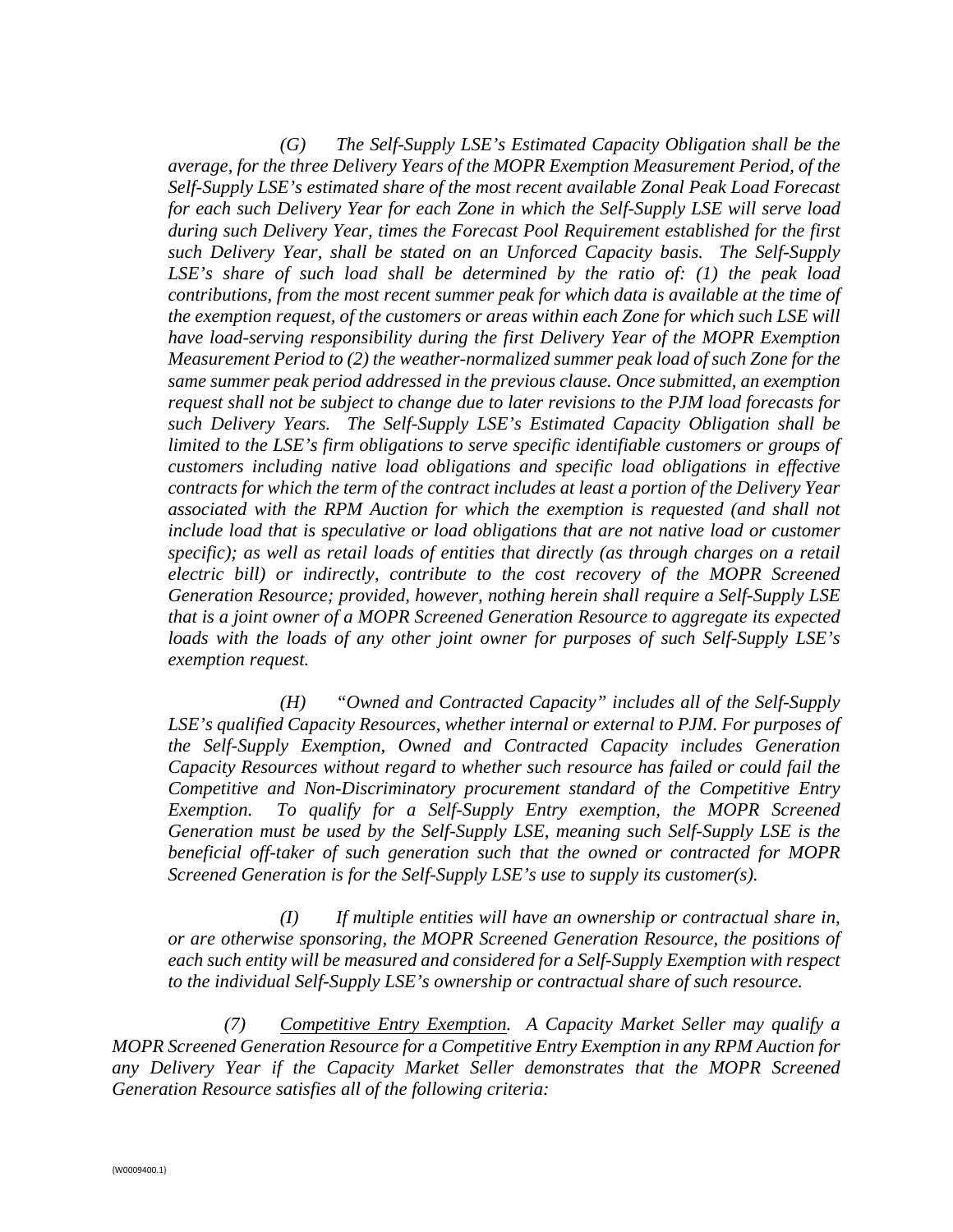*i) No costs are recovered from customers either directly or indirectly through a non-bypassable charge linked to the construction, or clearing in any RPM Auction, of the MOPR Screened Generation Resource.* 

 *ii) No costs of the MOPR Screened Generation Resource are supported through any contracts having a term of one year or more obtained in any state-sponsored or state-mandated procurement processes that are not Competitive and Non-Discriminatory. The Office of the Interconnection and the Market Monitoring Unit may deem a procurement process to be "Competitive and Non-Discriminatory" only if: (A) both new and existing resources may satisfy the requirements of the procurement; (B) the requirements of the procurement are fully objective and transparent; (C) the procurement terms do not restrict the type of capacity resources that may participate in and satisfy the requirements of the procurement; (D) the procurement terms do not include selection criteria that could give preference to new resources; and (E) the procurement terms do not use indirect means to discriminate against existing capacity, such as geographic constraints inconsistent with LDA import capabilities, unit technology or unit fuel requirements or unit heat-rate requirements, identity or nature of seller requirements, or requirements for new construction. Notwithstanding the foregoing, rather than seeking a determination from the Office of the Interconnection or the Market Monitoring Unit under this section, an affected entity may submit a filing with FERC seeking a determination that a state-sponsored or state-mandated procurement process meets the standards of this subsection and therefore should be deemed Competitive and Non-Discriminatory.* 

 *iii) The Capacity Market Seller does not have any formal or informal agreements or arrangements to seek, recover, accept or receive any (A) material payments, concessions, rebates, or subsidies directly or indirectly from any governmental entity connected with the construction, or clearing in any RPM Auction, of the MOPR Screened Generation Resource, or (B) other material support through contracts having a term of one year or more obtained in any state-sponsored or state-mandated procurement processes, connected to the construction, or clearing in any RPM Auction, of the MOPR Screened Generation Resource. These restrictions shall not include (C) payments (including payments in lieu of taxes), concessions, rebates, subsidies, or incentives designed to incent, or participation in a program, contract or other arrangement that utilizes criteria designed to incent or promote, general industrial development in an area; (D) payments, concessions, rebates, subsidies or incentives designed to incent, or participation in a program, contract or other arrangements from a county or other local governmental authority using eligibility or selection criteria designed to incent, siting facilities in that county or locality rather than another county or locality; or (E) federal government production tax credits, investment tax credits, and similar tax advantages or incentives that are available to generators without regard to the geographic location of the generation.* 

 *iv) The Capacity Market Seller shall submit a sworn, notarized certification of a duly authorized officer, certifying that the officer has personal knowledge of, or has engaged in a diligent inquiry to determine, the facts and circumstances supporting the Capacity Market Seller's decision to submit a Sell Offer into the RPM Auction for the MOPR Screened Generation Resource and seek an exemption from the MOPR Floor Offer Price for such resource, and, to the best of his/her knowledge and belief: (A) the information supplied to the Market Monitoring*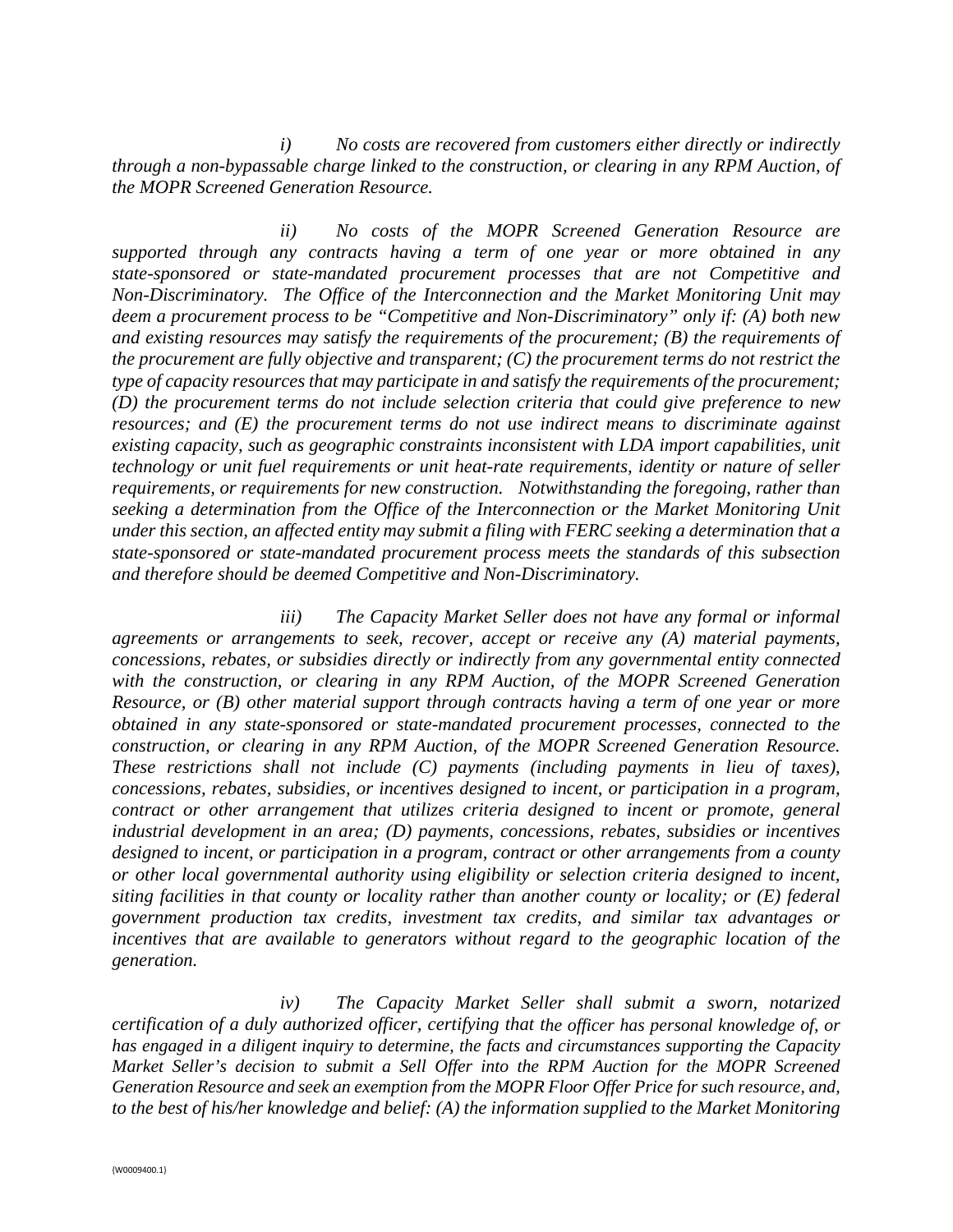*Unit and the Office of Interconnection to support its exemption is true and correct and the resource is being constructed or contracted for purposes of competitive entry by the Capacity Market Seller; (B) the Capacity Market Seller has disclosed all material facts relevant to the request for the exemption; and (C) the exemption request satisfies the criteria for the exemption.* 

#### *(8) Exemption Process.*

 i) The Capacity Market Seller *must submit its* request *for a Competitive Entry Exemption or a Self-Supply Exemption in writing simultaneously to the Market Monitoring Unit and the Office of Interconnection* by no later than one hundred *thirty five (135)* days prior to the commencement of the offer period for the RPM Auction in which *such seller* seeks to submit its Sell Offer*. The Capacity Market Seller shall include in its request a description of its MOPR Screened Generation Resource, the exemption that the Capacity Market Seller is requesting, and all documentation necessary to demonstrate that the exemption criteria are satisfied, including without limitation the applicable certification(s) specified in this subsection (h).* In addition to the documentation identified herein and in the PJM Manuals, the Capacity Market Seller shall provide any additional supporting information reasonably requested by the Office of the Interconnection or the Market Monitoring Unit to evaluate the Sell Offer. Requests for additional documentation will not extend the deadline by which the Office of the Interconnection or the Market Monitoring Unit must provide their determinations of the *exemption* request. *The Capacity Market Seller shall have an ongoing obligation through the closing of the offer period for the RPM Auction to update the request to reflect any material changes in the request.* 

 i*i*) *As further described in Section II.D. of Attachment M-Appendix to this Tariff, the* Market Monitoring Unit shall review the *request* and *supporting* documentation and shall provide its *determination* by no later than *forty-five (45)* days *after receipt* of the *exemption request*. The Office of the Interconnection shall also review all *exemption* requests *to determine whether the request is acceptable in accordance with the standards* and *criteria under this section 5.14(h)* and shall provide *its determination* in writing to the Capacity Market Seller, *with a copy to* the Market Monitoring Unit*,* by no later than sixty-five (65) days *after receipt of the exemption request. The Office of the Interconnection shall reject a requested exemption if the Capacity Market Seller fails to satisfy either the filing process in any material way, or the criteria for the requested exemption.* If the Office of the Interconnection *does not provide its determination by no later than sixty-five (65) days after receipt of the exemption request, the exemption request shall be deemed granted. A Capacity Market Seller that is dissatisfied with any determination hereunder may seek any remedies available to it from FERC; provided, however, that the Office of the Interconnection will proceed with administration of the Tariff and market rules unless and until ordered to do otherwise by FERC.* 

 (9) *Procedures and Remedies in Cases of Suspected Fraud or Material Misrepresentation or Omissions in Connection with Exemption Requests.* 

*In the event the Office of the Interconnection reasonably believes that a request for a Competitive Entry Exemption or a Self-Supply Exemption that has been granted contains fraudulent or material misrepresentations or fraudulent or material omissions such that the Capacity Market*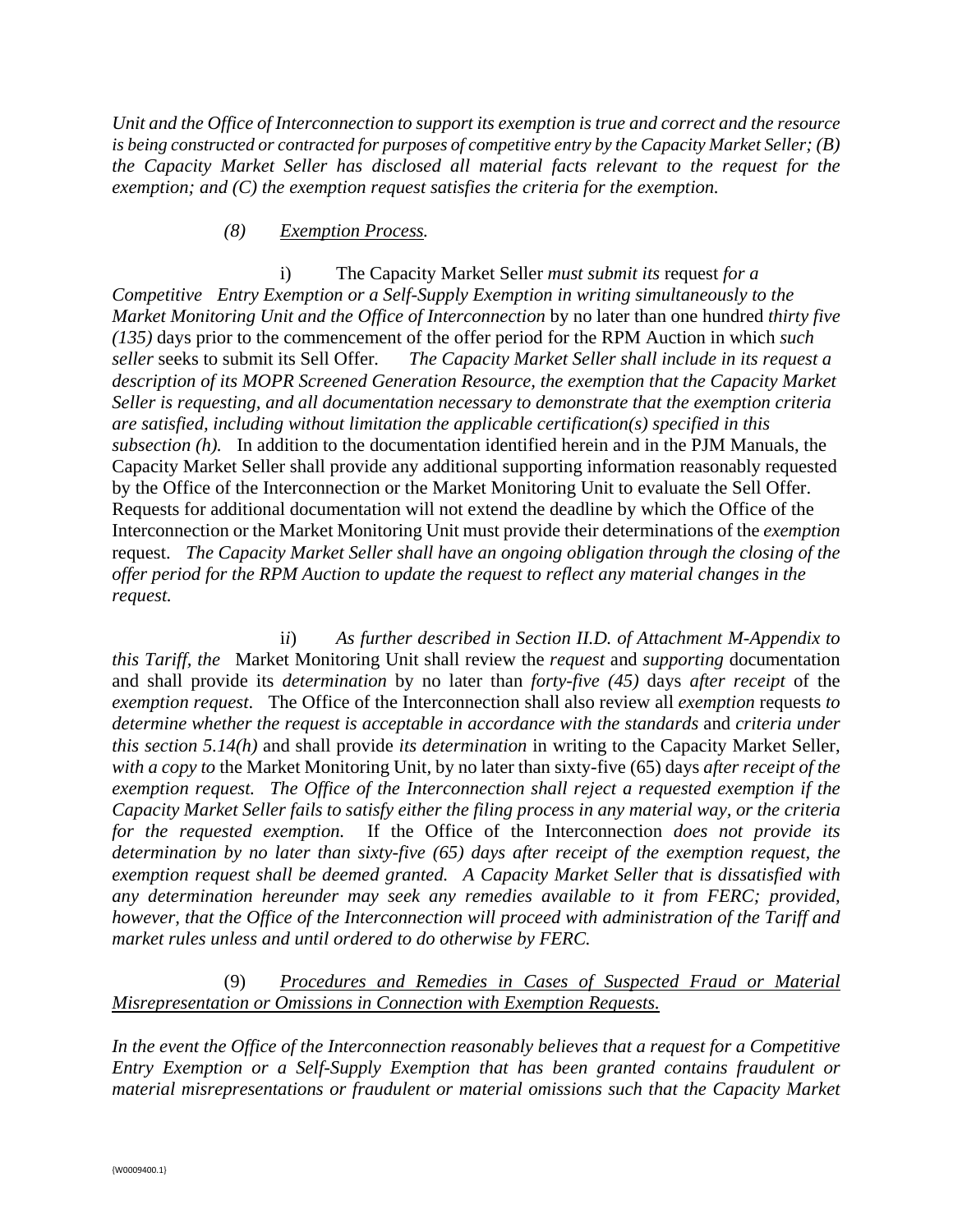*Seller would not have been eligible for the exemption for that resource had the request not contained such misrepresentations or omissions, then:* 

 i) *if* the Office of the Interconnection *provides written notice of revocation to the Capacity Market Seller* no later than *thirty (30)* days prior to the commencement of the offer period for the RPM Auction *for which the seller submitted a fraudulent exemption request, the Office of the Interconnection shall revoke the exemption for that auction. In such event, the Office of the Interconnection shall make any filings with FERC that the Office of the Interconnection deems necessary, and*

 *ii) if the Office of the Interconnection does not provide written notice of revocation no later than 30 days before the start of the relevant RPM Auction, then the Office of the Interconnection may not revoke the exemption absent FERC approval. In any such filing to FERC, the requested remedies shall include (A) in the event that such resource has not cleared in the RPM Auction for which the exemption has been granted and the filing is made no later than 5 days prior to the commencement of the offer period for the RPM Auction, revocation of the exemption or, (B) in the event that the resource has cleared the RPM Auction for which the exemption has been granted and the filing is made no later than two (2) years after the close of the offer period for the relevant RPM Auction, suspension of any payments, during the pendency of the FERC proceeding, to the Capacity Market Seller for the resource that cleared in any RPM Auction relying on such exemption; and suspension of the Capacity Market Seller's exemption for that resource for future RPM Auctions.* 

 *iii) Prior to any automatic revocation or submission to FERC, the Office of the Interconnection and/or the Market Monitoring Unit shall notify the affected Capacity Market Seller and, to the extent practicable, provide the Capacity Market Seller an opportunity to explain the alleged misrepresentation or omission. Any filing to FERC under this provision shall seek fast track treatment and neither the name nor any identifying characteristics of the Capacity Market Seller or the resource shall be publicly revealed, but otherwise the filing shall be public. The Capacity Market Seller may apply for a new exemption for that resource for subsequent auctions, including auctions held during the pendency of the FERC proceeding. In the event that the Capacity Market Seller is cleared by FERC from such allegations of misrepresentations or omissions then the exemption shall be restored to the extent and in the manner permitted by FERC. The remedies required by this subsection (h)(9) to be requested in any filing to FERC shall not be exclusive of any other remedies or penalties that may be pursued against the Capacity Market Seller.* 

- i) Capacity Export Charges and Credits
	- (1) Charge

Each Capacity Export Transmission Customer shall incur for each day of each Delivery Year a Capacity Export Charge equal to the Reserved Capacity of Long-Term Firm Transmission Service used for such export ("Export Reserved Capacity") multiplied by (the Final Zonal Capacity Price for such Delivery Year for the Zone encompassing the interface with the Control Area to which such capacity is exported minus the Final Zonal Capacity Price for such Delivery Year for the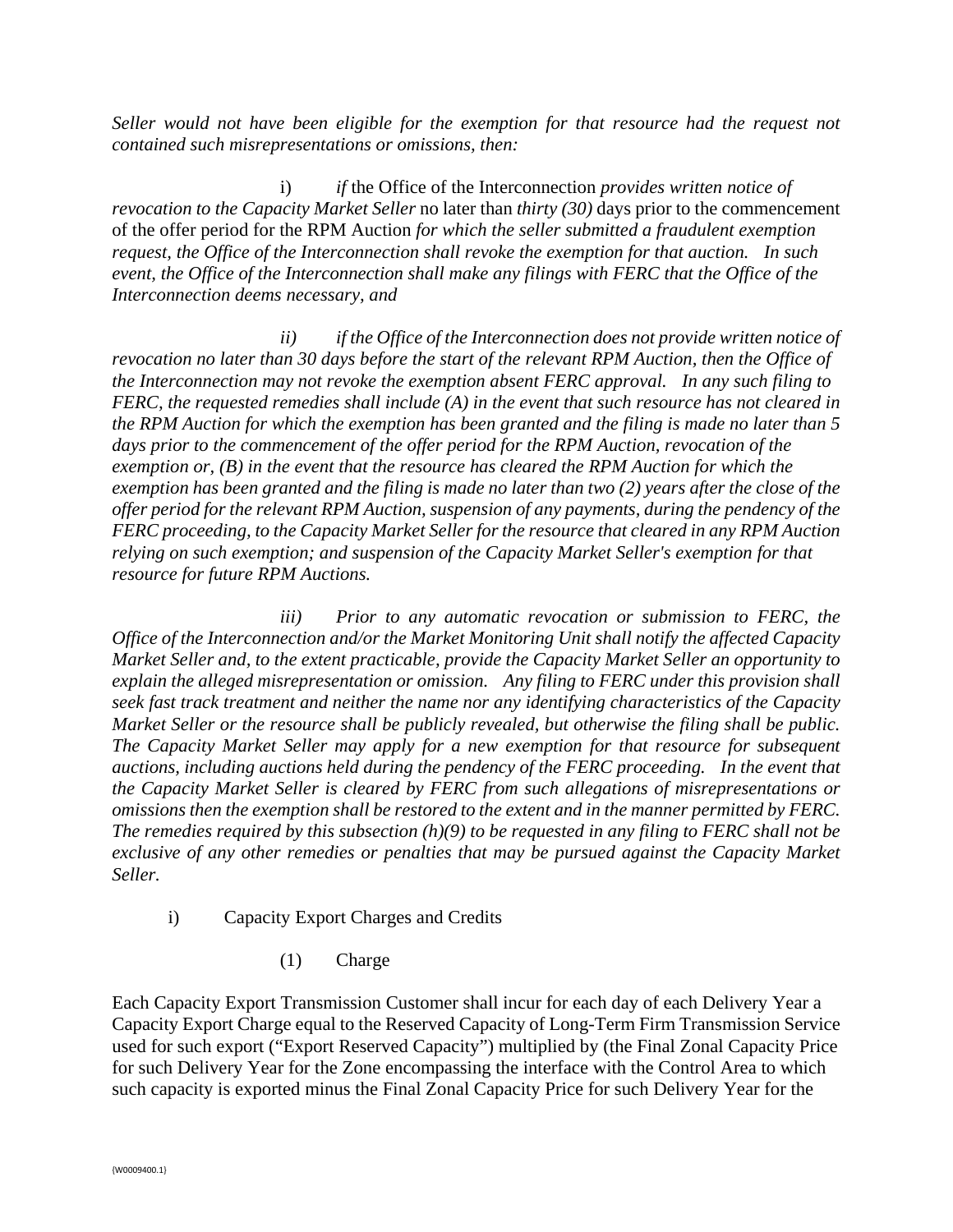Zone in which the resources designated for export are located, but not less than zero). If more than one Zone forms the interface with such Control Area, then the amount of Reserved Capacity described above shall be apportioned among such Zones for purposes of the above calculation in proportion to the flows from such resource through each such Zone directly to such interface under CETO/CETL analysis conditions, as determined by the Office of the Interconnection using procedures set forth in the PJM Manuals. The amount of the Reserved Capacity that is associated with a fully controllable facility that crosses such interface shall be completely apportioned to the Zone within which such facility terminates.

(2) Credit

To recognize the value of firm Transmission Service held by any such Capacity Export Transmission Customer, such customer assessed a charge under section 5.14(i)(1) also shall receive a credit, comparable to the Capacity Transfer Rights provided to Load-Serving Entities under section 5.15. Such credit shall be equal to the locational capacity price difference specified in section 5.14(i)(1) times the Export Customer's Allocated Share determined as follows:

Export Customer's Allocated Share equals

(Export Path Import \* Export Reserved Capacity) /

(Export Reserved Capacity + Daily Unforced Capacity Obligations of all LSEs in such Zone).

Where:

"Export Path Import" means the megawatts of Unforced Capacity imported into the export interface Zone from the Zone in which the resource designated for export is located.

If more than one Zone forms the interface with such Control Area, then the amount of Export Reserved Capacity shall be apportioned among such Zones for purposes of the above calculation in the same manner as set forth in subsection  $(i)(1)$  above.

(3) Distribution of Revenues

Any revenues collected from the Capacity Export Charge with respect to any capacity export for a Delivery Year, less the credit provided in subsection (i)(2) for such Delivery Year, shall be distributed to the Load Serving Entities in the export-interface Zone that were assessed a

Locational Reliability Charge for such Delivery Year, pro rata based on the Daily Unforced Capacity Obligations of such Load-serving Entities in such Zone during such Delivery Year. If more than one Zone forms the interface with such Control Area, then the revenues shall be apportioned among such Zones for purposes of the above calculation in the same manner as set forth in subsection  $(i)(1)$  above.

# **5.14A Demand Response Transition Provision for RPM Delivery Years 2012/2013, 2013/2014, and 2014/2015**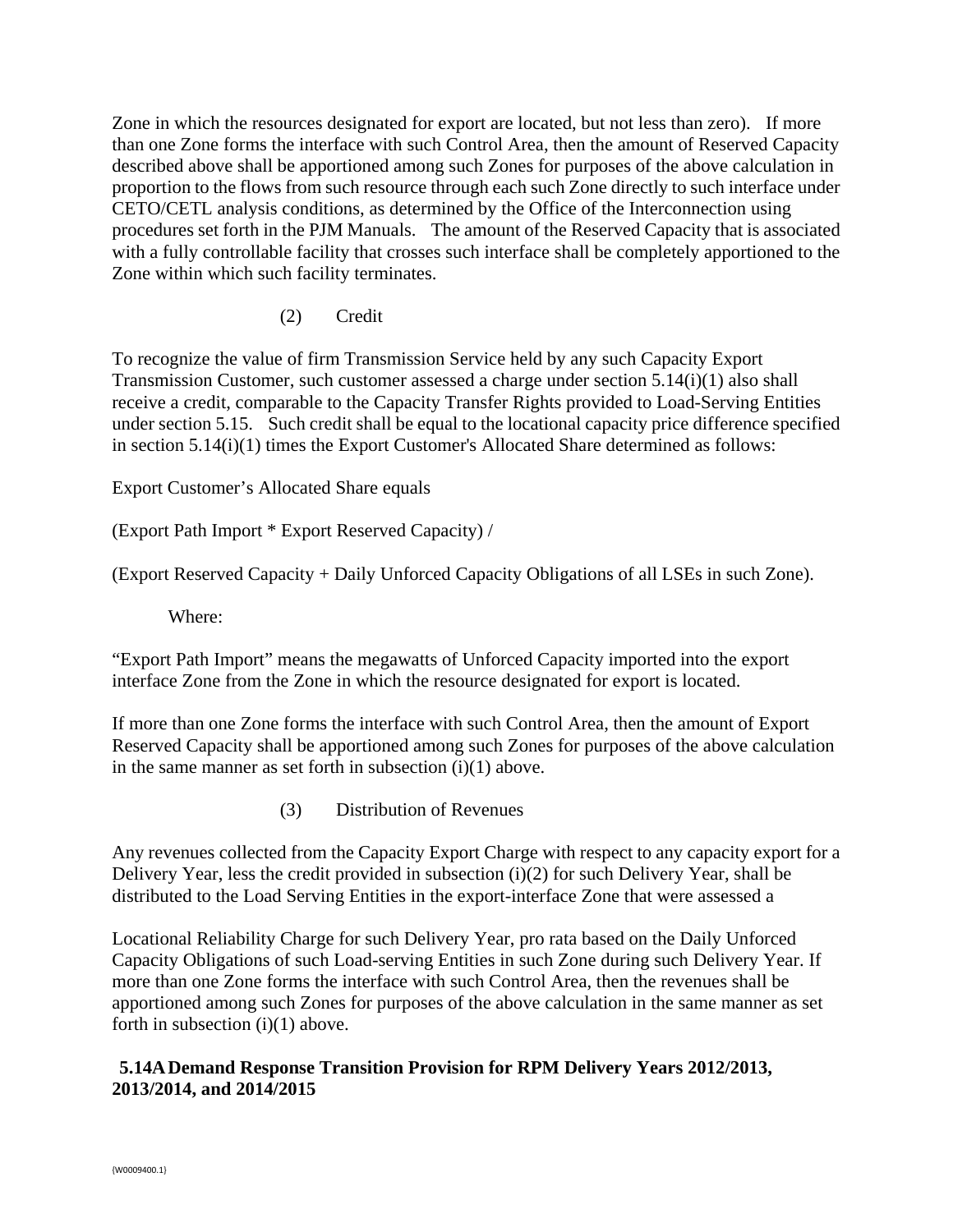A. This Transition Provision applies only with respect to Demand Resources cleared in the Base Residual Auction for any or all of the 2012/2013, 2013/2014, or 2014/2015 Delivery Years (hereafter, "Transition Delivery Years" and each a "Transition Delivery Year") by a Curtailment Service Provider as an aggregator of end-use customers registered for the Emergency Load Response Program as Full Program Option or Capacity Only Option. A Curtailment Service Provider meeting the description of the preceding sentence is hereafter in this Section 5.14A referred to as a "Qualified DR Provider."

B. In the event that a Qualified DR Provider concludes that its cleared Demand Resource for a Transition Delivery Year is not viable under the revised Reporting and Compliance provisions of the Emergency Load Response Program which became effective on November 7, 2011, pursuant to the Commission's order issued on November 4, 2011, in Docket No. ER11-3322-000 (137 FERC ¶ 61,108), the Qualified DR Provider must so inform PJM in writing by no later than 30 days prior to the next Incremental Auction for the Transition Delivery Year for which the identified Demand Resource was cleared. A Qualified DR Provider that does not timely provide the notice described in this paragraph shall be excluded from application of the remainder of this Transition Provision. A Demand Resource cleared for a Transition Delivery Year is not viable for purposes of this Transition Provision to the extent that it relies upon load reduction by any end-use customer for which the applicable Qualified DR Provider anticipated, when it offered the Demand Resource, measuring load reduction at loads in excess of such customer's peak load contribution during Emergency Load Response dispatch events or tests.

1. In the event a Qualified DR Provider that participates in an Incremental Auction after providing notice pursuant to paragraph B. above purchases Capacity Resources to replace its previously cleared Demand Resource at a price that exceeds the price at which the provider's Demand Resource cleared in the Base Residual Auction for the same Transition Delivery Year, the Qualified DR Provider shall receive a DR Capacity Transition Credit in an amount determined by the following:

 $DRTC = (IAP - BRP) * DRMW$ 

Where:

DRTC is the amount of the DR Capacity Transition Credit for the Qualified DR Provider, expressed in dollars;

 $IAP =$  the Capacity Resource Clearing Price paid by the Qualified DR Provider for replacement Capacity Resources in the Incremental Auction for the relevant Transition Delivery Year;

BRP = the Capacity Resource Clearing Price at which the Qualified DR Provider's Demand Resource cleared in the Base Residual Auction for the same Transition Delivery Year; and

 $DRMW =$  the capacity in MW of the Qualified DR Provider's previously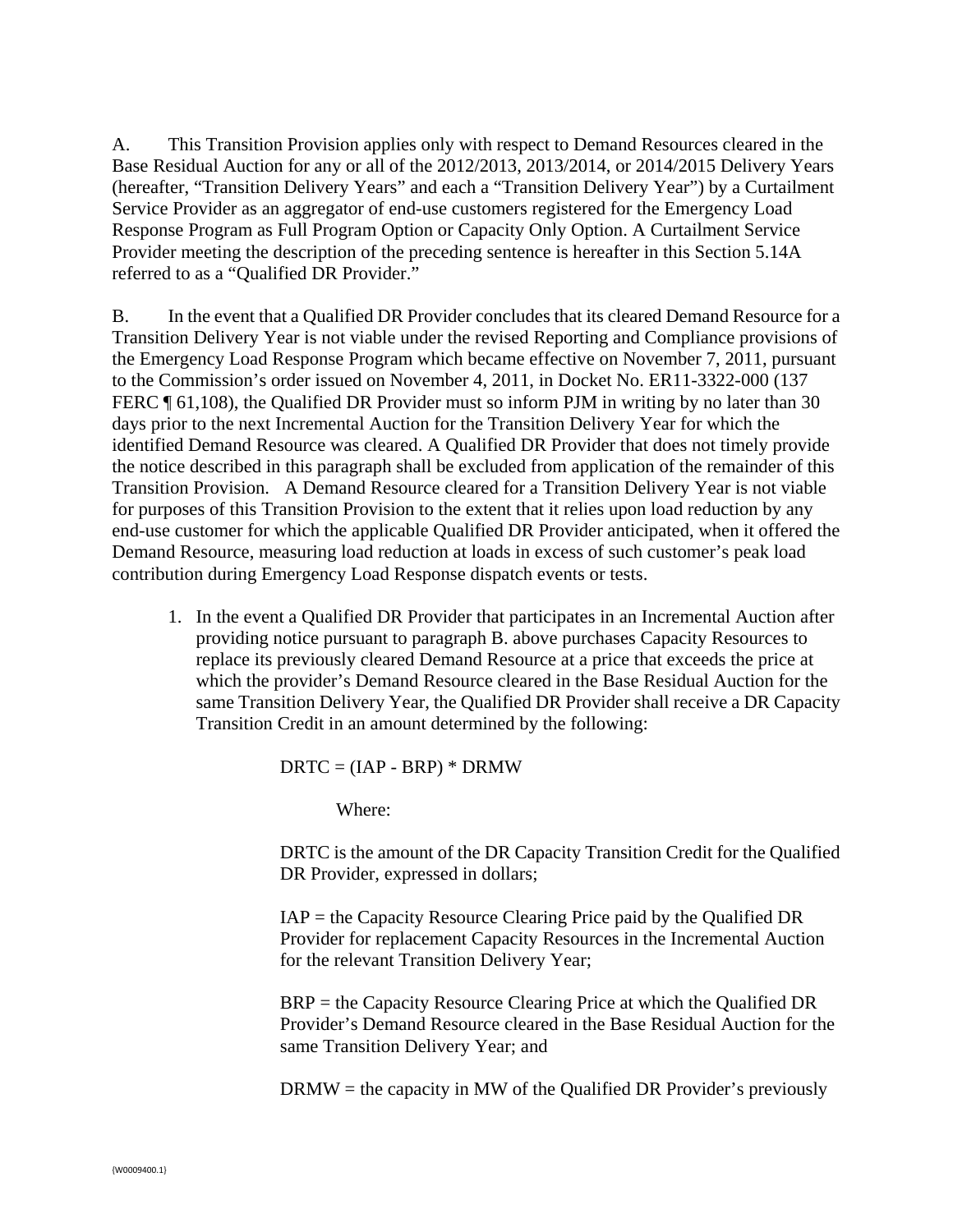#### cleared Demand Resource.

- 2. All DR Capacity Transition Credits will be paid weekly to the recipient Qualified DR Providers by PJMSettlement during the relevant Transition Delivery Year.
- 3. The cost of payments of DR Capacity Transition Credits to Qualified DR Providers shall be included in the Locational Reliability Charge collected by PJMSettlement during the relevant Transition Delivery Year from Load-Serving Entities in the LDA(s) for which the Qualified DR Provider's subject Demand Resource was cleared.

C. A Qualified DR Provider may seek compensation related to its previously cleared Demand Resource for a particular Transition Delivery Year, in lieu of any DR Capacity Transition Credits for which it otherwise might be eligible under paragraph B.1. above, under the following conditions:

- 1. The Qualified DR Provider must provide timely notice to PJM in accordance with paragraph B of this Transition Provision, and
- 2. The Qualified DR Provider must demonstrate to PJM's reasonable satisfaction, not later than 60 days prior to the start of the applicable Transition Delivery Year, that

a. the Qualified DR Provider entered into contractual arrangements on or before April 7, 2011, with one or more end-use customers registered for the Emergency Load Response Program as Full Program Option or Capacity Only Option in association with the Demand Resource identified in the provider's notice pursuant to paragraph B above,

b. under which the Qualified DR Provider is unavoidably obligated to pay to such end-use customers during the relevant Transition Delivery Year

c. an aggregate amount that exceeds:

(i) any difference of (A) the amount the Qualified DR Provider is entitled to receive in payment for the previously cleared Demand Resource it designated as not viable in its notice pursuant to paragraph B of this provision, minus (B) the amount the provider is obligated to pay for capacity resources it purchased in the Incremental Auctions to replace the Demand Resource the provider designated as not viable, plus

(ii) any monetary gains the Qualified DR Provider realizes from purchases of Capacity Resources in Incremental Auctions for the same Transition Delivery Year to replace any Demand Resources that the Qualified DR Provider cleared in the applicable Base Residual Auction other than the resource designated as not viable in the provider's notice pursuant to paragraph (B) of this provision,

(iii) where "monetary gains" for the purpose of clause (ii) shall be any positive